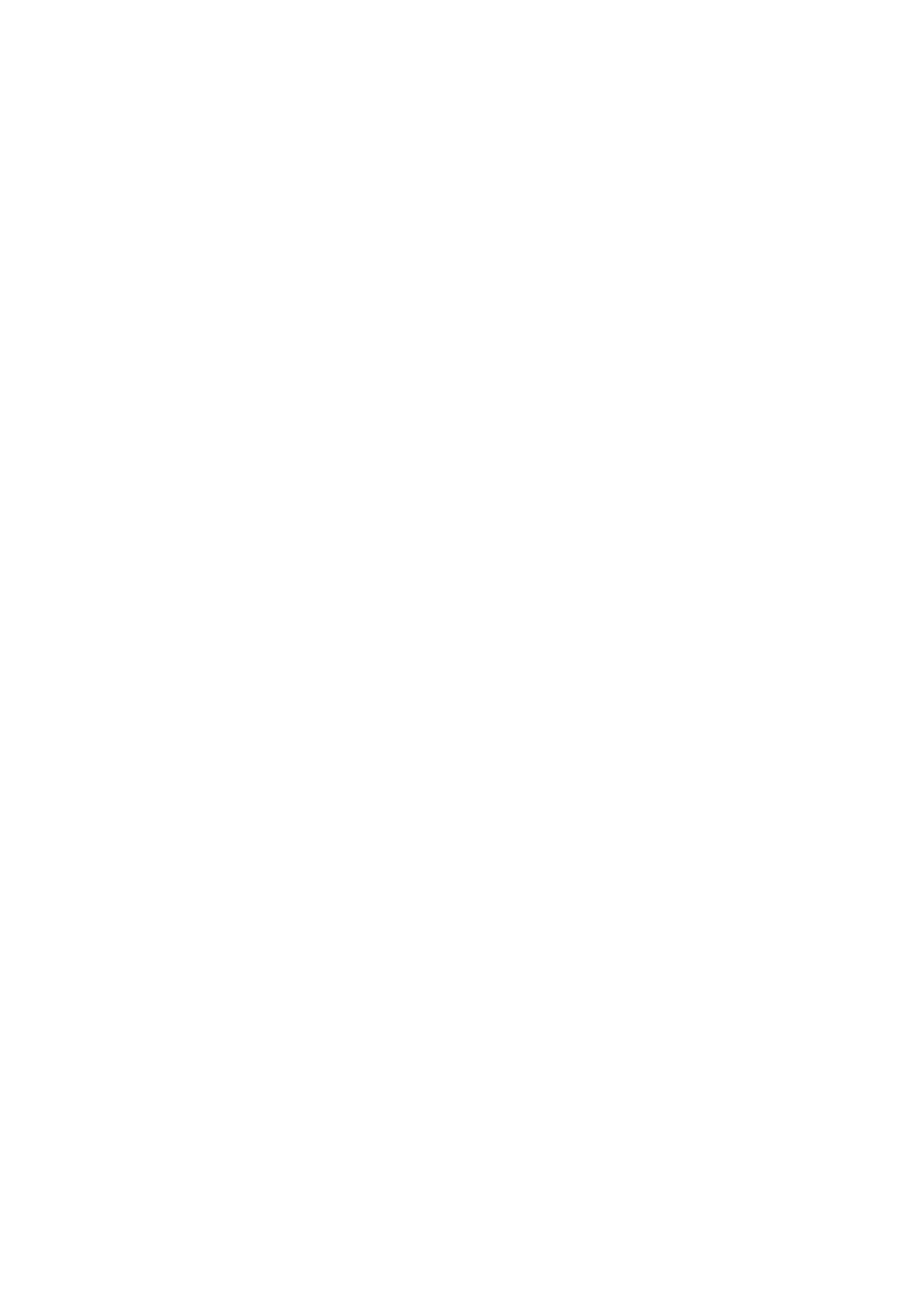

# **STATISTICS ACT 2015**

# **Arrangement of Sections**

### **Section**

| <b>PART I - PRELIMINARY</b> |                                                                                                                                               |    |
|-----------------------------|-----------------------------------------------------------------------------------------------------------------------------------------------|----|
| $\mathbf{1}$                |                                                                                                                                               |    |
| $\overline{2}$              |                                                                                                                                               |    |
|                             | <b>PART II - THE MINISTER, GOVERNMENT STATISTICIAN,</b><br>STATISTICS DEPARTMENT AND NATIONAL STATISTICS                                      |    |
|                             | <b>ADVISORY BOARD</b><br><u> 1989 - Johann Stein, marwolaethau a bhann an t-Amhain an t-Amhain an t-Amhain an t-Amhain an t-Amhain an t-A</u> | 6  |
| 3                           |                                                                                                                                               |    |
| 4                           |                                                                                                                                               |    |
| 5                           |                                                                                                                                               |    |
| 6                           |                                                                                                                                               |    |
| 7                           |                                                                                                                                               |    |
| 8                           |                                                                                                                                               |    |
| <b>PART III - REPORTING</b> |                                                                                                                                               |    |
|                             |                                                                                                                                               | 9  |
| 9                           |                                                                                                                                               |    |
|                             | <b>PART IV - PROTECTION OF INFORMATION</b>                                                                                                    | 9  |
| 10                          |                                                                                                                                               |    |
| 11                          |                                                                                                                                               |    |
| 12                          |                                                                                                                                               |    |
| 13                          |                                                                                                                                               |    |
|                             | <b>PART V - COLLECTION OF STATISTICS</b>                                                                                                      | 11 |
| 14                          |                                                                                                                                               |    |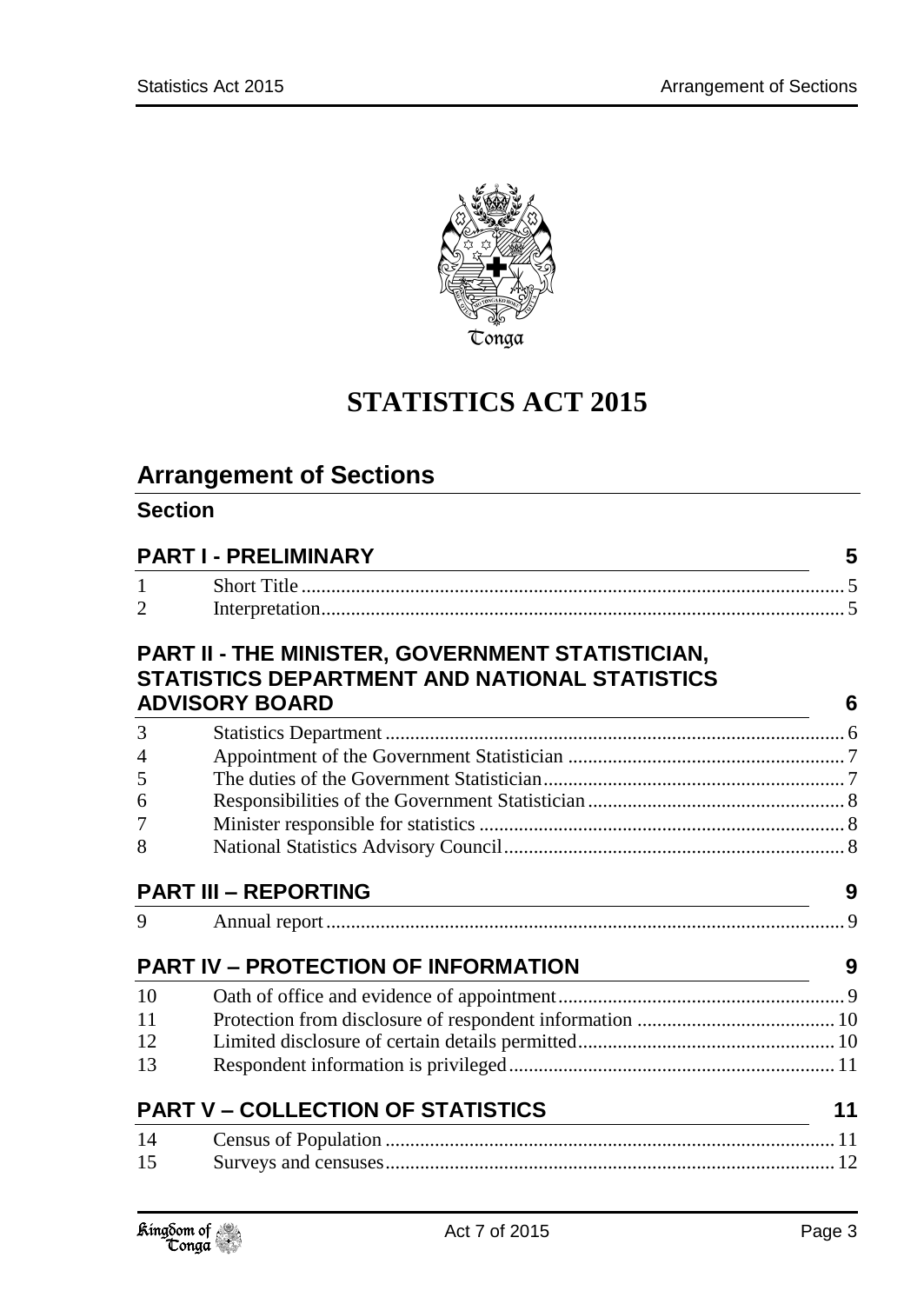| 16                                  |                                                                                                                                                                                                      |    |
|-------------------------------------|------------------------------------------------------------------------------------------------------------------------------------------------------------------------------------------------------|----|
| 17                                  | Use of administrative records of departments for statistical purposes 13                                                                                                                             |    |
|                                     | <b>PART VI - TEMPORARY EMPLOYEES</b>                                                                                                                                                                 | 14 |
|                                     |                                                                                                                                                                                                      |    |
| <b>PART VII - ACCESS TO RECORDS</b> |                                                                                                                                                                                                      |    |
|                                     |                                                                                                                                                                                                      |    |
|                                     |                                                                                                                                                                                                      |    |
|                                     | $\begin{array}{c c c c c} \hline \textbf{14} & \textbf{15} & \textbf{16} & \textbf{17} \\ \hline \textbf{20} & \textbf{0} & \textbf{0} & \textbf{0} & \textbf{0} & \textbf{0} \\ \hline \end{array}$ |    |
|                                     | <b>PART IX - REPEAL OF STATISTICS ACT</b>                                                                                                                                                            |    |
|                                     |                                                                                                                                                                                                      |    |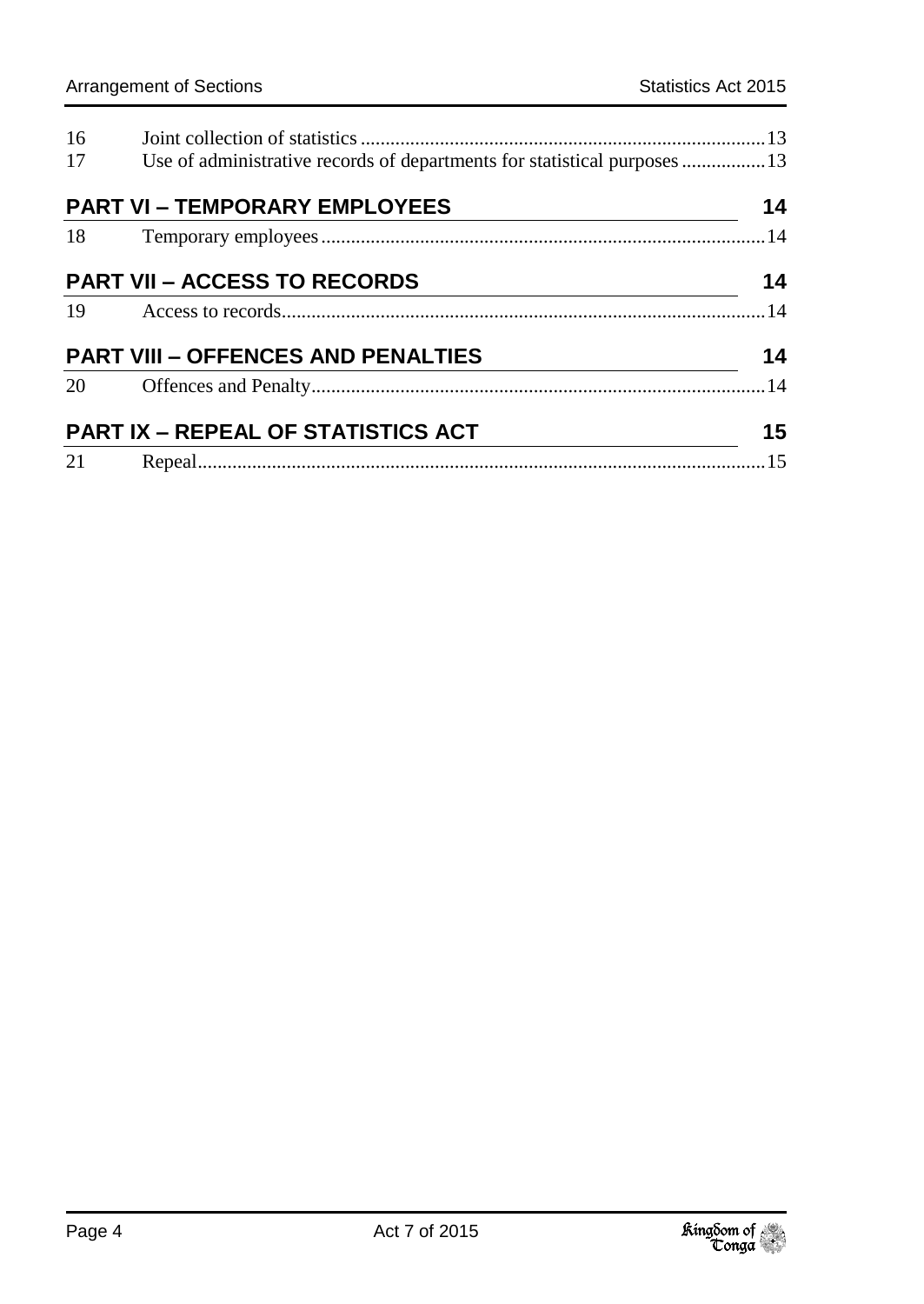

# **STATISTICS ACT 2015**

### **Act 7 of 2015**

### **AN ACT TO ENLARGE AND DEVELOP AN INTEGRATED AND COMPREHENSIVE STATISTICAL INFORMATION SYSTEM AND TO REGULATE ALL MATTERS PERTAINING THERETO**

I assent, TUPOU VI, 15th October 2015.

<span id="page-4-0"></span>**BE IT ENACTED** by the King and Legislative Assembly of Tonga in the Legislature of the Kingdom as follows:

### **PART I - PRELIMINARY**

### <span id="page-4-1"></span>**1 Short Title**

This Act may be cited as the Statistics Act 2015.

#### <span id="page-4-2"></span>**2 Interpretation**

In this Act,

**"department"** or **"departments of government"** means any ministry department, branch, bureau, agency or other division of the Government, and includes a statutory body;

**"Minister"** means the Minister responsible for statistics;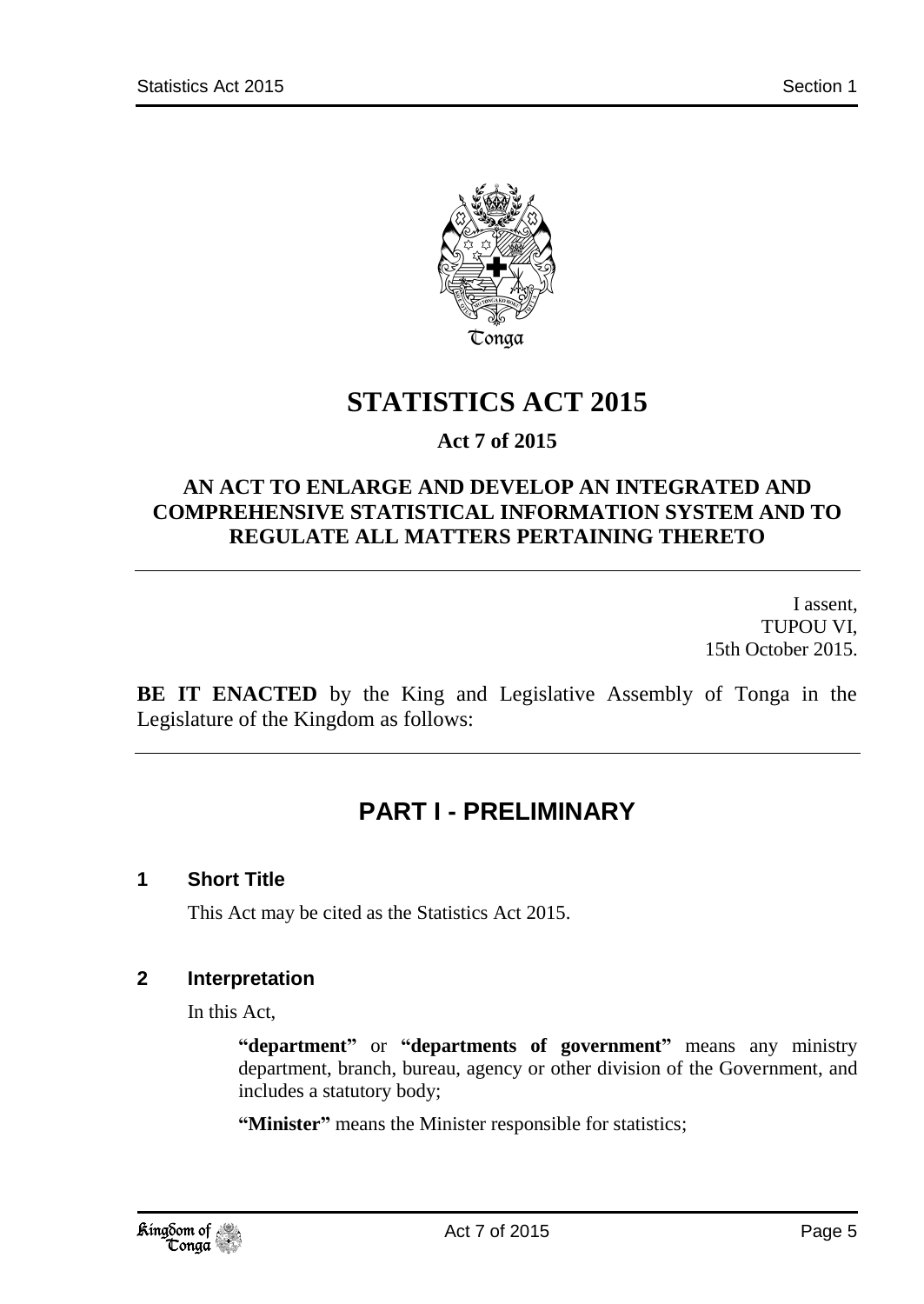**"respondent"** means a person corporate or not-incorporated body including a non-profit making institution in respect of whom or in respect of whose activities any report or information is sought or provided pursuant to this Act;

**"officer"** means every permanent or temporary officer or employee employed in the Statistics Department; and includes the Government Statistician and any person engaged on a contract for services to perform any of the duties of an officer;

**"official statistics"** are statistics produced by any department to inform the Government and people of Tonga about the economic, social, cultural and environmental conditions of the Kingdom and the activities, performance and impact of the Government, and to measure economic and social progress of the people of Tonga;

**"statistical purposes"** means the production of official statistics, and includes the production, management, protection and use of respondent information obtained from any statistical and administrative source. It includes making available for specified research purposes authorised under this Act by the Government Statistician any collection of unidentified statistical records in the form of micro-data or unit record files; and

**"micro-data"** means statistical data files of individual respondent records, with information identifying individual respondents removed, that shall be used for statistical purposes.

### <span id="page-5-0"></span>**PART II - THE MINISTER, GOVERNMENT STATISTICIAN, STATISTICS DEPARTMENT AND NATIONAL STATISTICS ADVISORY BOARD**

### <span id="page-5-1"></span>**3 Statistics Department**

- (1) There shall be a department of the Government of the Kingdom to be known as the Statistics Department which shall be the principal authority for the official statistics of Tonga.
- (2) The Statistics Department shall collect, from people, businesses and other organisations in the Kingdom, information relating to their activities and economic and social situation, in order to compile, analyse, abstract and publish official statistics relating to the condition of commerce, people, their communities and the environment, as well as the activities, performance and impact of the Government.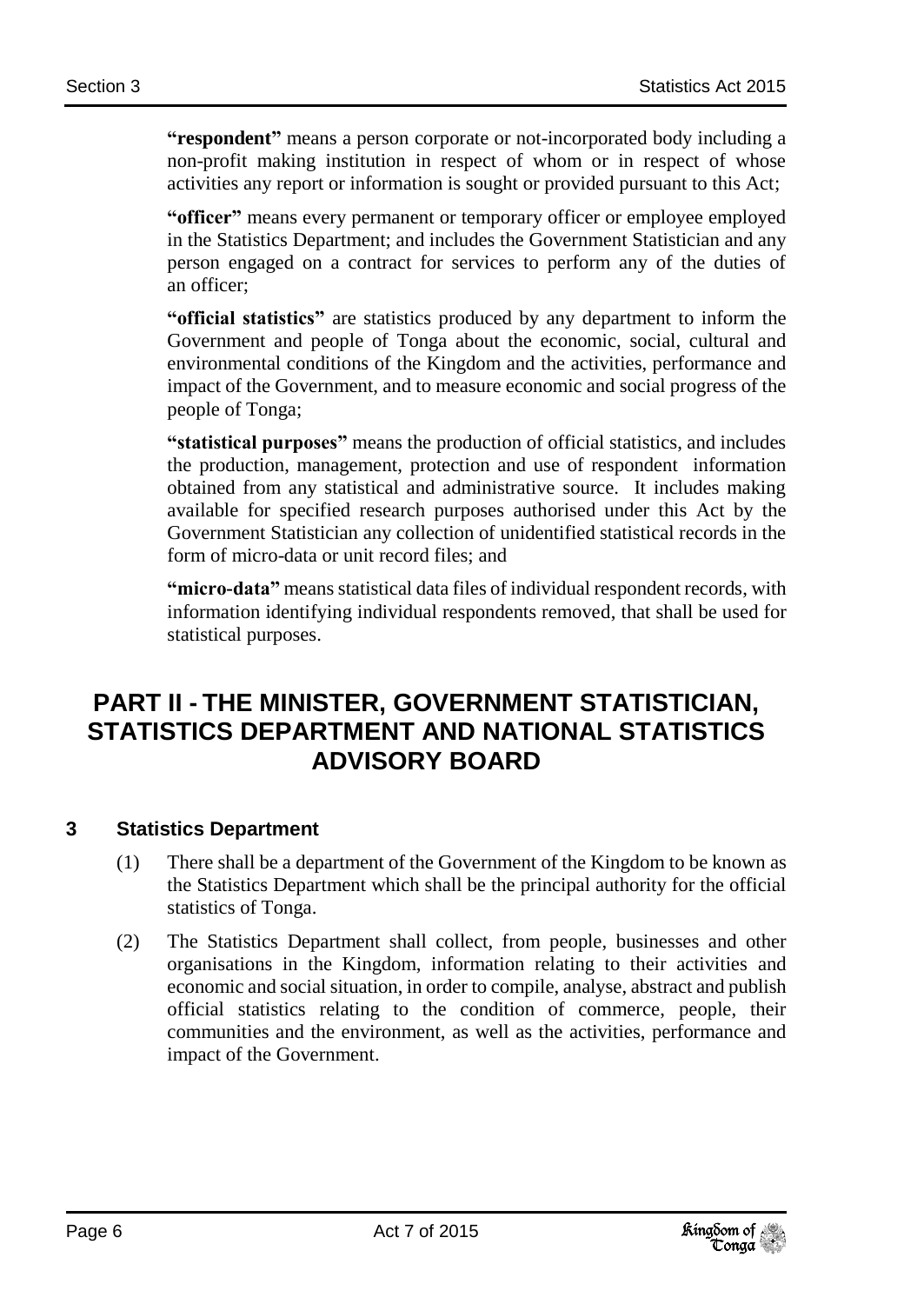#### <span id="page-6-0"></span>**4 Appointment of the Government Statistician**

An appropriately qualified person shall be appointed in accordance with the Public Service Act to be the Government Statistician and he shall be the chief executive officer of the Statistics Department, and be responsible to the Minister.

### <span id="page-6-1"></span>**5 The duties of the Government Statistician**

- (1) The Government Statistician shall monitor and demonstrate regard to the demands placed on respondents when determining the form and frequency of the statistical obligations that are imposed, and shall:
	- (a) ensure the continued scientific integrity of the methods used in the production, analysis and publication of statistics;
	- (b) protect from disclosure all identifiable information obtained for statistical purposes, unless explicitly referred to in section 13;
	- (c) make full use for statistical purposes of information available to departments of government; and
	- (d) establish rules for the publication and impartial release without delay of official statistics.
- (2) The Government Statistician shall co-ordinate the practices of departments in the collection, compilation and dissemination of statistics and related information, by publishing standards and guidance with particular regard to:
	- (a) enabling the integration of statistics compiled by departments of government by ensuring the compatibility of classifications, reference frames and statistical units;
	- (b) avoiding duplication in the collection of information for statistical purposes by departments of government; and
	- (c) supporting the development of national registers of business, land parcels, dwellings and significant structures for advancing public administration including official statistics.
- (3) The Government Statistician shall advance the quality and relevance of each field of official statistics by:
	- (a) publishing information about the methods used in the production of statistics, and assessments of their quality;
	- (b) organising and publishing periodic reviews of their relevance, scope and quality;
	- (c) advising the Minister on matters of statistical policy, including giving advice on the statistical programs of the departments of the government of Tonga; and
	- (d) co-ordinating international statistical co-operation, including Pacific regional collaboration on standards, methods and information management.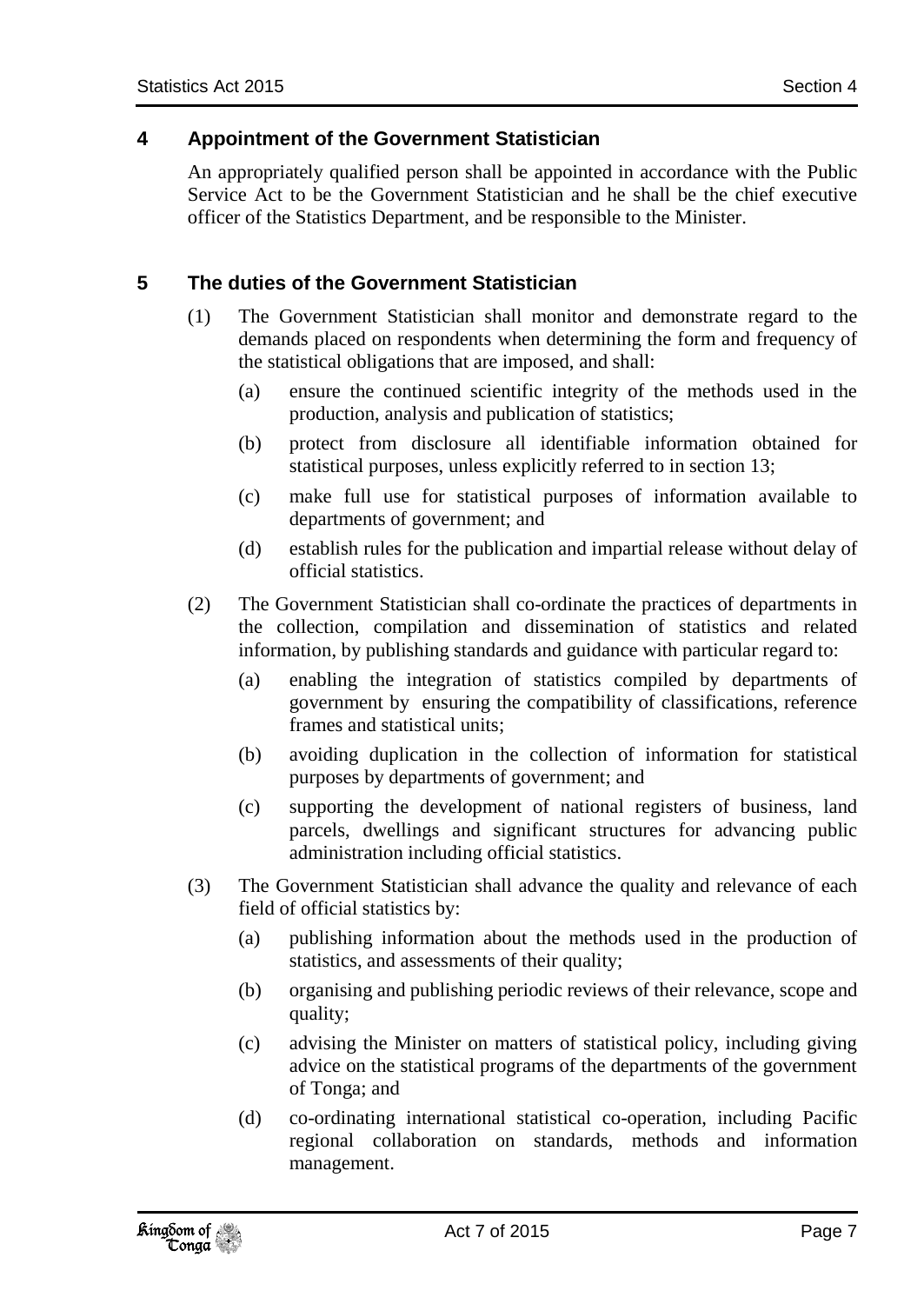(4) The Government Statistician shall report to the Minister at the end of the first year of this Act, and every three years thereafter, on the official statistics to be produced by departments in Tonga over the following three years, with a review of the achievements of the most recent three year period.

### <span id="page-7-0"></span>**6 Responsibilities of the Government Statistician**

- (1) The Government Statistician shall be responsible for deciding the statistical methodology and professional statistical standards used by the Statistics Department, and the timing, form and content of statistical releases and publications issued by the Statistics Department.
- (2) The Government Statistician shall release statistics at the same time to all users, at a time prescribed in advance by the Government Statistician, and shall establish rules when Ministers or departmental officers might have access under embargo to statistics prior to their public release by departments.
- (3) The Government Statistician may promote public understanding of the official statistics at the time of any release by comment of an impartial manner, and may examine and comment on the interpretation of any published statistics where they consider that necessary and appropriate.

### <span id="page-7-1"></span>**7 Minister responsible for statistics**

- (1) The Government Statistician is accountable to the Minister for the proper supervision of the administration of this Act and the control of the operations and staff of the Statistics Department.
- (2) The Minister may issue directions for the implementation of this Act.
- (3) The Minister shall table before the Legislative Assembly each year the report of the Government Statistician on the administration of this Act, the activities of the Statistics Department and any matter concerning official statistics, for the preceding year ending 30 June.
- (4) The Minister may make regulations as are necessary to give full effect to the provisions of this Act and its administration.

### <span id="page-7-2"></span>**8 National Statistics Advisory Council**

- (1) The Minister may appoint appropriately qualified persons from government, business and the community to a National Statistics Advisory Council created by the Minister to meet the needs of the time for advice to the Minister on the range and scope of official statistics necessary for economic and social development planning and management of the Kingdom.
- (2) The Government Statistician shall be an ex-officio member of the National Statistics Advisory Council.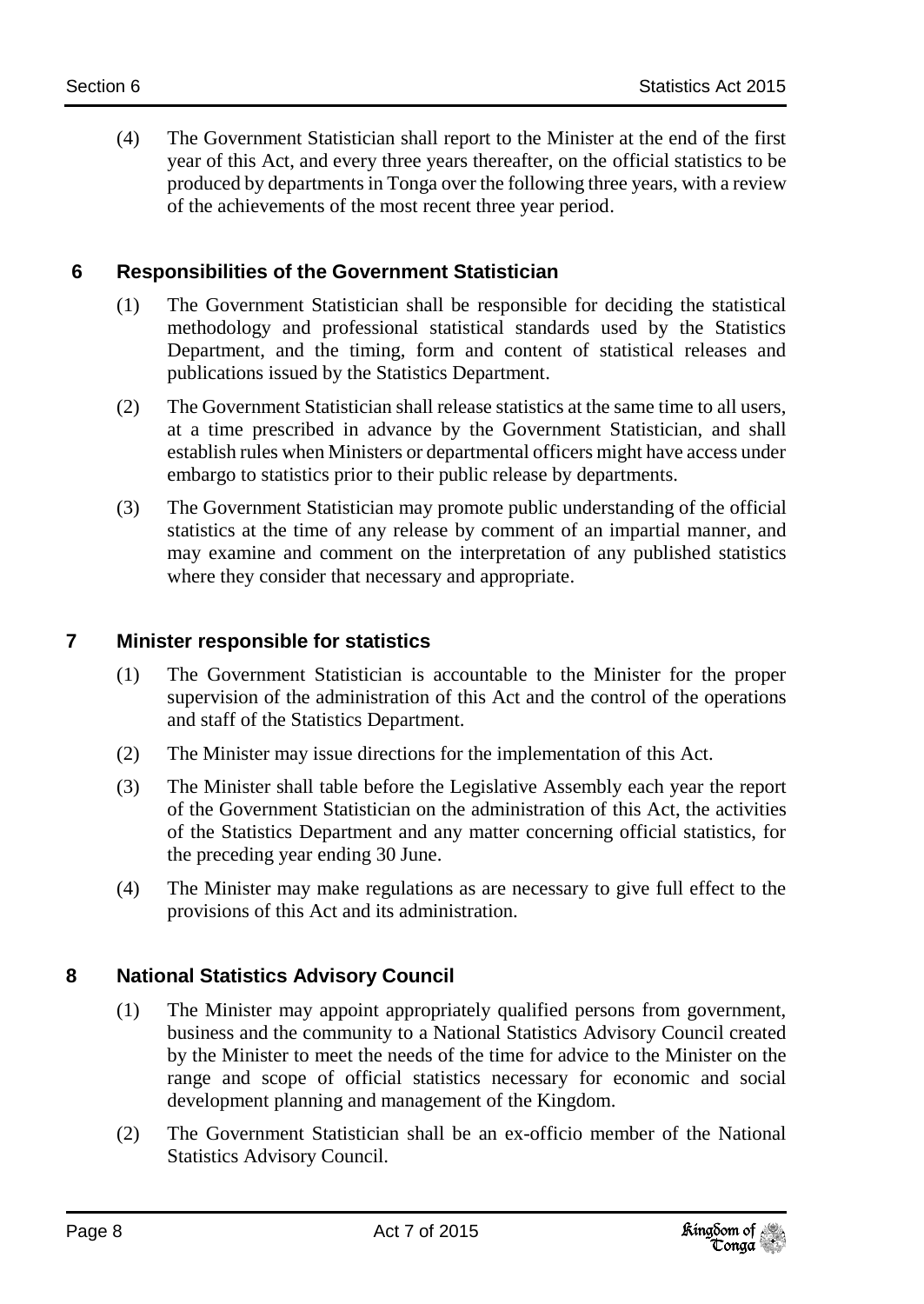- (3) The functions of the National Statistics Advisory Council shall include:
	- (a) advising on the improvement, extension, co-ordination and harmonisation of statistical activities;
	- (b) reviewing the priorities and programmes of work of the Statistics Department and the statistical programmes of other departments;
	- (c) overseeing the maintenance of public trust in statistics about the Kingdom, including the processes that ensure public confidence in the confidentiality provisions of this Act;
	- (d) advising the Minister on the findings of the sector wide reviews of official statistics;
	- (e) advising the Government Statistician on priorities regarding future access needs, and the form and quality of available statistics;
	- (f) overseeing the maintenance of independence, integrity, and professional standards of statistical information; and
	- (g) designating as official statistics any statistical measure not produced by a department which meets the standards of official statistics and which provides significant information about a sector of official statistics that would otherwise not be available.

### **PART III – REPORTING**

### <span id="page-8-1"></span><span id="page-8-0"></span>**9 Annual report**

<span id="page-8-2"></span>The Government Statistician shall each year submit a report to the Minister to table in Legislative Assembly, on the activities of the Statistics Department and any matter concerning official statistics, for the preceding year ending 30 June.

# **PART IV – PROTECTION OF INFORMATION**

#### <span id="page-8-3"></span>**10 Oath of office and evidence of appointment**

(1) The Government Statistician and every person employed or engaged pursuant to this Act shall, before entering upon his duties, take and subscribe the following oath:

*I, …..……., swear that I shall not at any time make known to others any information that comes to my knowledge as a result of my employment in the Statistics Department of the Kingdom and which is protected from disclosure by the Statistics Act.*

(2) The oath set out in subsection (1) shall be administered by any person duly authorised, and returned and recorded in such manner, as required by law.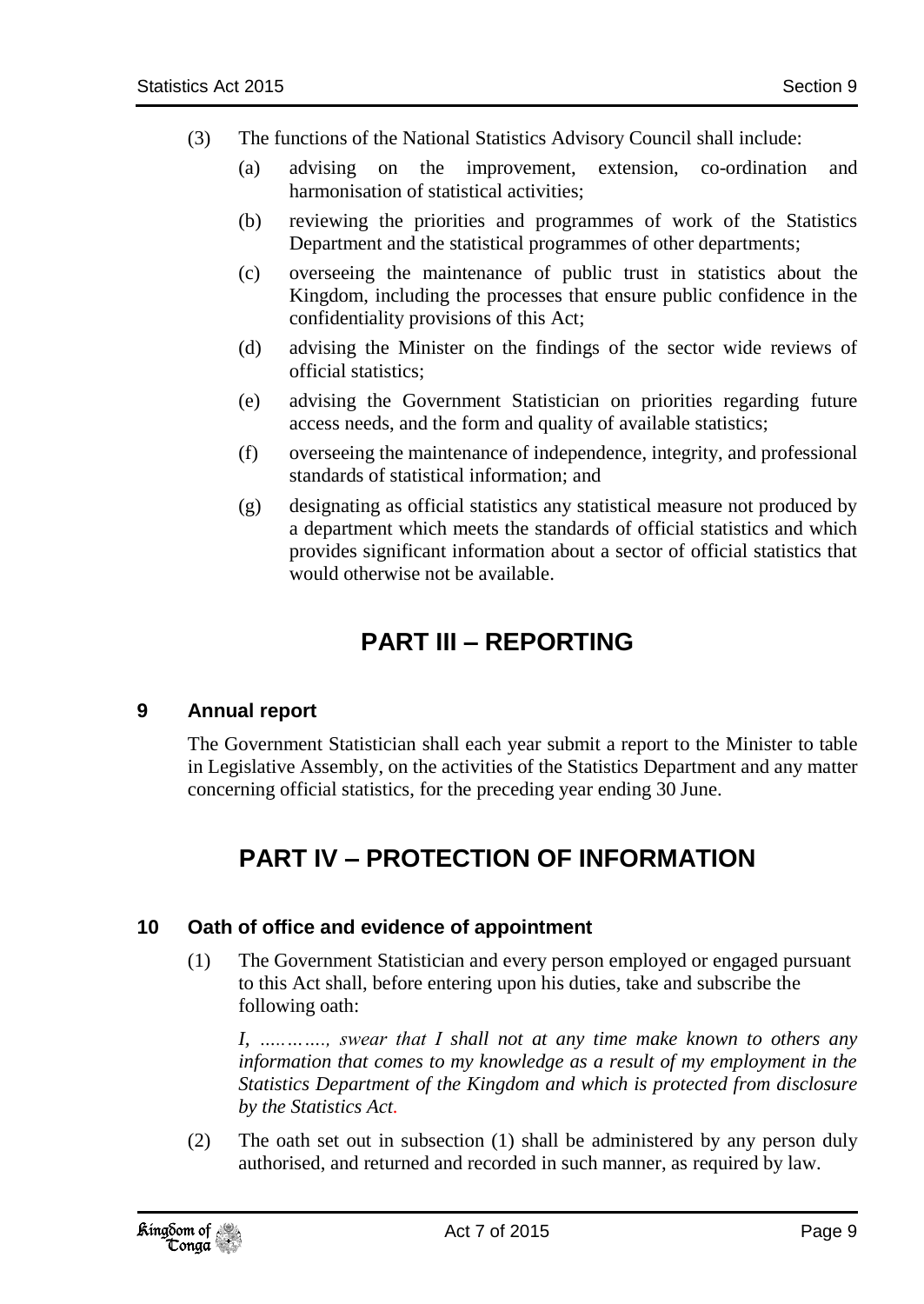(3) Every employee of the Statistics Department shall have a signed authority from the Government Statistician that shall be sufficient evidence of their authority to fulfil their duties under this Act.

### <span id="page-9-0"></span>**11 Protection from disclosure of respondent information**

- (1) Information obtained under this Act shall be used for statistical purposes only, and only in accordance with this Act.
- (2) All information published under this Act shall be arranged to prevent any information relating to a particular respondent being identifiable by any person, other than the respondent who supplied the information.
- (3) Where a disclosure occurred where a person could identify to whom the information relates, and which at the time of publishing could not have been reasonably foreseen, the Government Statistician shall determine the actions needed to mitigate the impact, and prevent a recurrence.
- (4) The Government Statistician, and every officer and person in employment in the Statistics Department shall ensure the proper custody of statistical records and ensure that:
	- (a) only a person employed or deemed to be employed under this Act, and sworn under section 10, shall be permitted to examine any identifiable individual return made for the purposes of this Act, except for the purposes of a prosecution under this Act; and
	- (b) no person who has at any time been sworn under section 10 shall disclose or knowingly cause to be disclosed, by any means, any information obtained under this Act, without the authority of the Government Statistician, in exercise of their power under this Act.
- (5) All returns and documents containing information obtained under this Act which enable identification of individuals or establishments shall be kept at all times in a manner reasonably calculated to prevent any unauthorised person having access thereto.
- (6) All forms shall be destroyed after the information obtained from them has been extracted by the Government Statistician or any person authorised by the Government Statistician.
- (7) The records of each census of population shall be held by the Government Statistician, and shall be made available as public records after 75 years from the date of the census.

### <span id="page-9-1"></span>**12 Limited disclosure of certain details permitted**

(1) Notwithstanding section 11, the Government Statistician may disclose the following information to the public, or to any person who requests it: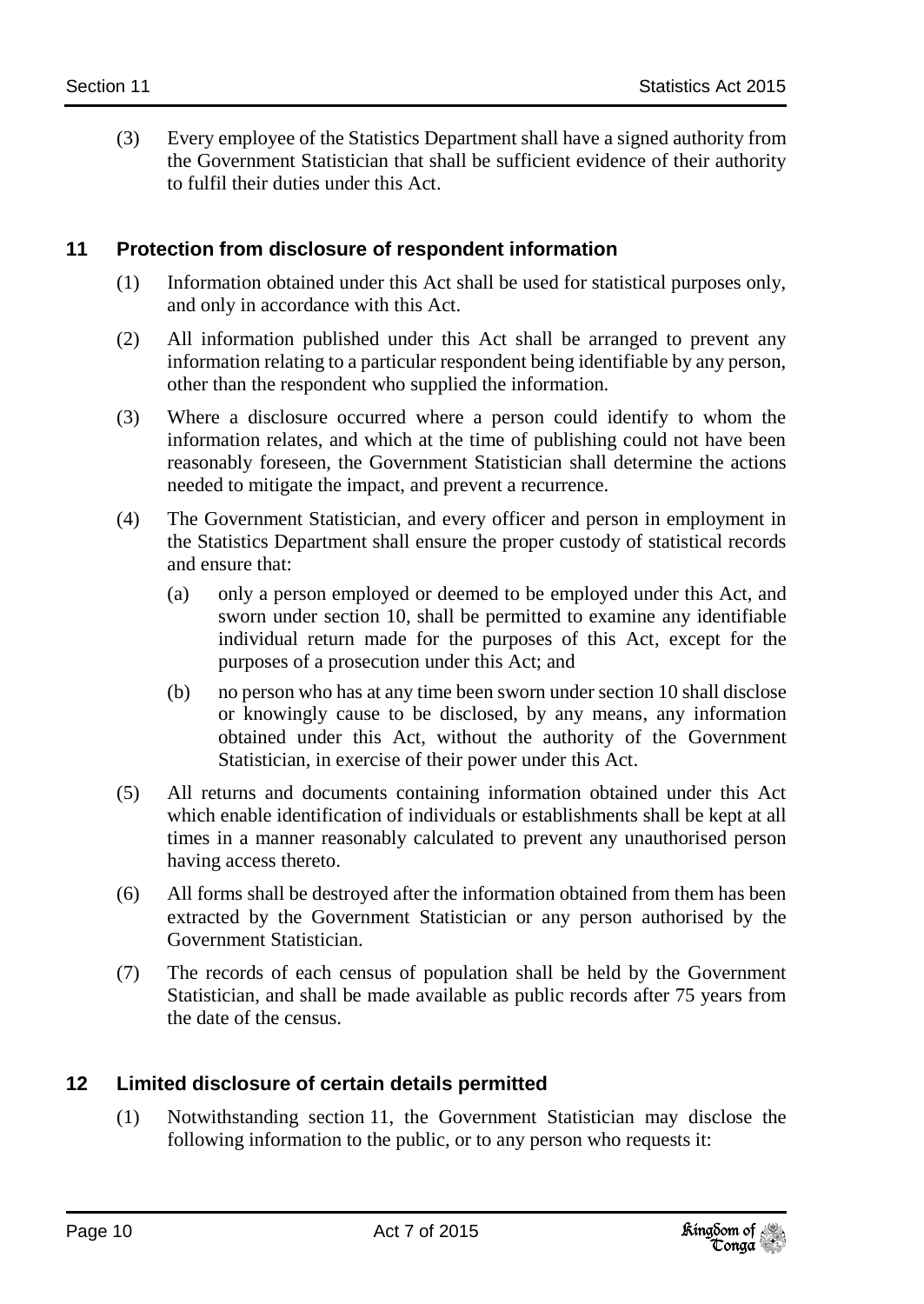- (a) the respondent who supplied the information has consented to the publication in that manner;
- (b) information that is already available to the public without the breach of any law;
- (c) information supplied by any department if that department has an obligation to make that information public on request, or confirms to the Government Statistician that it would make that information available to the public if requested; or
- (d) details of external trade, movement of ships and aircraft, and cargo handled at ports and airports.
- (2) The Government Statistician may disclose information about the location, size and classification of businesses, land parcels and dwellings to any department responsible for maintaining registers that support public administration including official statistics and the nature of each such disclosure shall be notified in the annual report of the Government Statistician.
- (3) Where the Government Statistician receives a request under subsection  $(1)(c)$ , the Government Statistician may, at his discretion, elect to make the information public as well instead of providing it to the person who made the request.
- (4) Where an emergency has been declared the Government Statistician may make available to the appropriate authorities information that is otherwise not able to be lawfully disclosed about the characteristics and location of persons, their habitation and place of business, provided that the use is intended to be to the benefit of persons affected by the emergency.

### <span id="page-10-0"></span>**13 Respondent information is privileged**

- (1) Except in respect of a prosecution initiated under this Act, any information obtained from a respondent by the Statistics Department is privileged and shall not be used as evidence in the proceedings of any Court, tribunal or other body.
- <span id="page-10-1"></span>(2) No respondent information collected under this Act may be used for or in connection with the assessment or levy of any tax imposed by the Government and may not be used in evidence of such assessment.

# **PART V – COLLECTION OF STATISTICS**

### <span id="page-10-2"></span>**14 Census of Population**

(1) The Government Statistician shall be responsible for the administration and completion of any census of population taken in the Kingdom, and the rules for taking a census of population shall be published in the Gazette.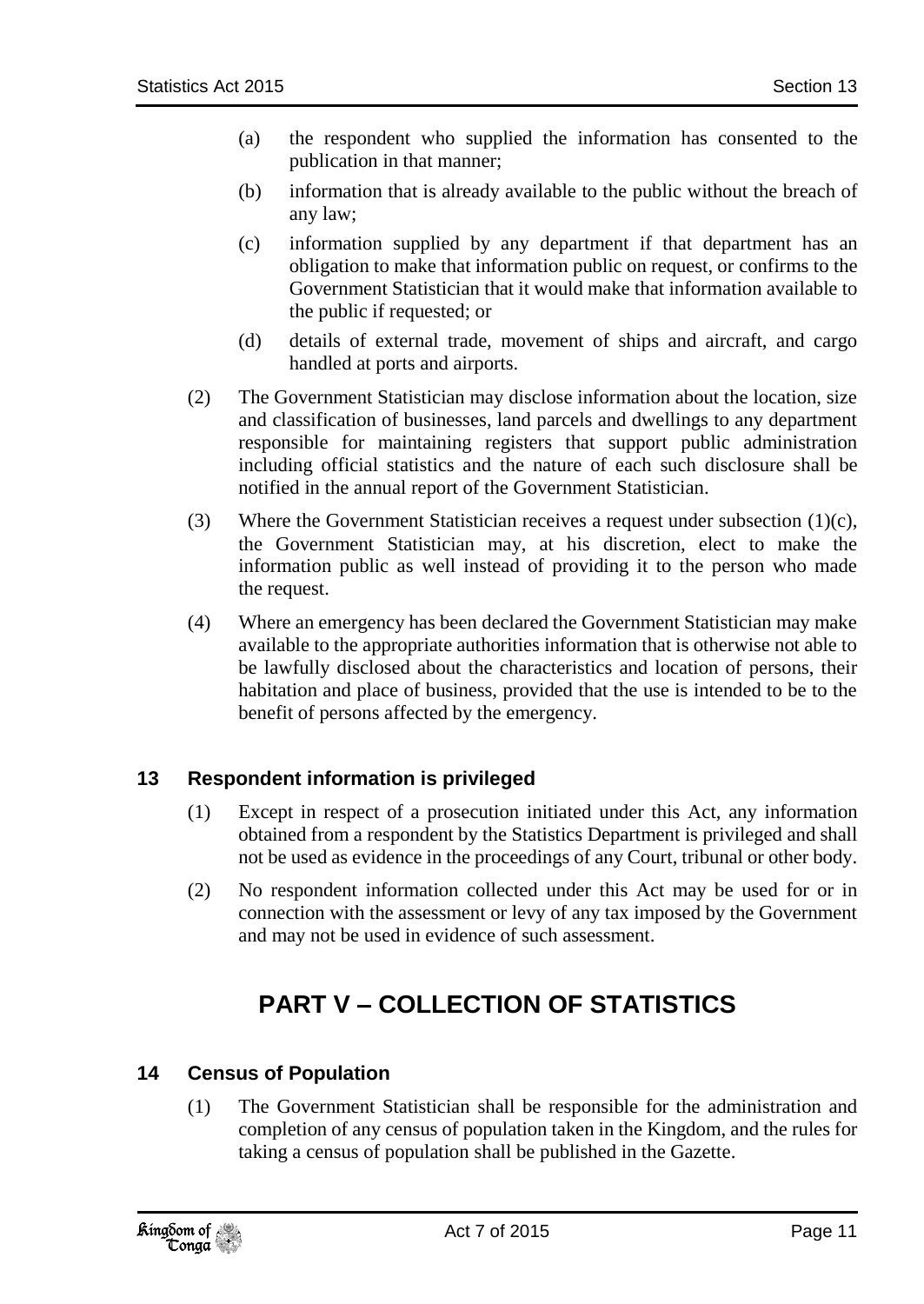(2) The census of population shall take place every five years.

### <span id="page-11-0"></span>**15 Surveys and censuses**

- (1) The Government Statistician shall determine the method and form of collection, analysis, publication and release for any survey or census conducted by the Statistics Department including the taking of a census of population, and prescribe such rules and forms as deemed necessary to conduct the work effectively.
- (2) The Statistics Department shall:
	- (a) obtain information from respondents in the most efficient manner, having regard to all the demands placed on the respondents to surveys and censuses conducted in the Kingdom;
	- (b) supply a schedule to every affected person, dwelling or place of business by any means that the statistician reasonably considers to be appropriate (which may include notice of where an electronic schedule can be obtained); and
	- (c) request a respondent to supply estimates which shall be made responsibly and in good faith where the facts are not available.
- (3) Every person, organisation or business from whom information is sought shall answer the inquiries of the Statistics Department to the best of their knowledge.
- (4) A request for information for the purposes of this Act may be made by delivering the request to that person in any way that is usual in the Kingdom for transmitting official requests to the public.
- (5) In the absence of the occupant of the house or business owner the requirement falls on another member of the family or on the agent of the owner of the business.
- (6) Any agent in the Kingdom of a foreign principal shall provide the information required or produce evidence that they have been unable to obtain the information.
- (7) Official statistics may be collected by means of sampling, where the use of that method is considered appropriate in place of a full enumeration.
- (8) The Government Statistician may determine that a survey or survey question shall be carried out on a voluntary basis, and shall inform any person of the undertaking before they are requested to answer questions through an interview, form, questionnaire or other record, and all such information shall be subject to the restrictions on use and prohibition on disclosure of information specified in this Act.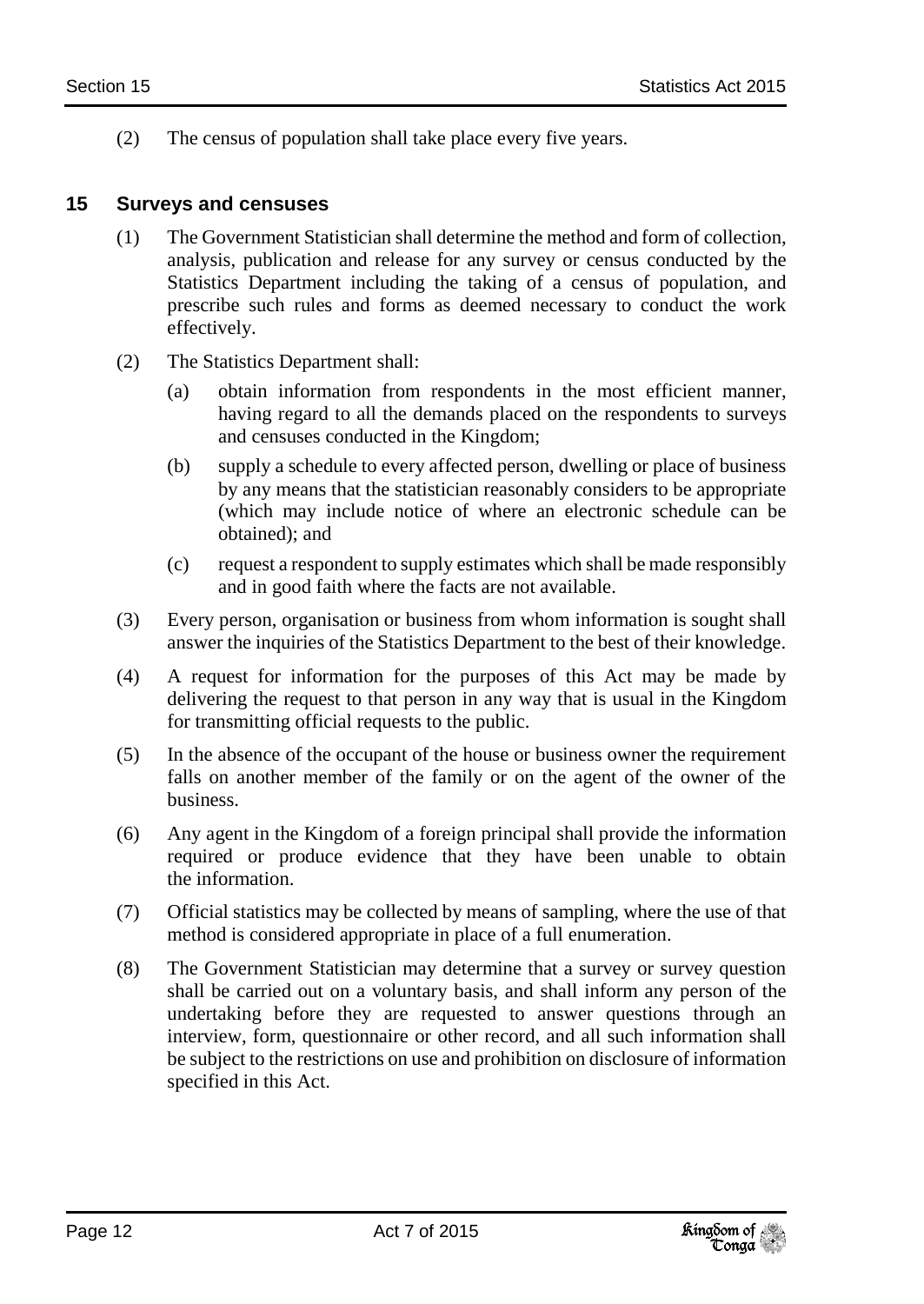- <span id="page-12-0"></span>(1) The Government Statistician with the consent of the Minister may enter into an agreement with any department or corporation to jointly collect information where the information demanded by the department or corporation closely duplicates an enquiry by the Statistics Department.
- (2) The respondent shall be informed that the information is being collected jointly on behalf of the Statistics Department and the department or corporation, and that any exchange of information pursuant to this section may include replies to original inquiries and supplementary information provided by a respondent to the Statistics Department and the department or corporation jointly collecting the information.

### <span id="page-12-1"></span>**17 Use of administrative records of departments for statistical purposes**

- (1) Upon request of the Government Statistician, every department shall furnish administrative records as may be required for statistical purposes only. The conditions regarding storage, access, destruction and return of records shall be set by the department when providing such access.
- (2) When a department proposes to introduce, revise or extend any system for the collection, storage and retrieval of information or to make a statistical survey it shall consult with the Government Statistician and accept any recommendations that they may reasonably make in relation to the proposal
- (3) Where micro-data of unidentified individual information that is intended to be made available for authorised research purposes by the Statistics Department includes information from the administrative records of departments, the department responsible for these records may establish conditions for their use as micro-data in addition to those rules set by the Government Statistician.
- (4) Subject to section 11, the Government Statistician or any officer of the Statistics Department authorised by the Government Statistician to do so may inspect and have access to any returns, certificates, statements, documents, or other records obtained for the purpose of the Income Tax Act.
- (5) Subject to section 11, the Minister responsible for revenue shall cause such returns, certificates, statements, documents or other records to be made available to the Government Statistician or person authorised by him to inspect such records, in such manner and at such time and place as may be prescribed upon the recommendation of the Minister responsible for revenue.
- (6) Subject to section 11, the Minister responsible for customs shall cause to be sent to the Government Statistician returns of imports and exports into and from the Kingdom in a form suitable for statistical purposes.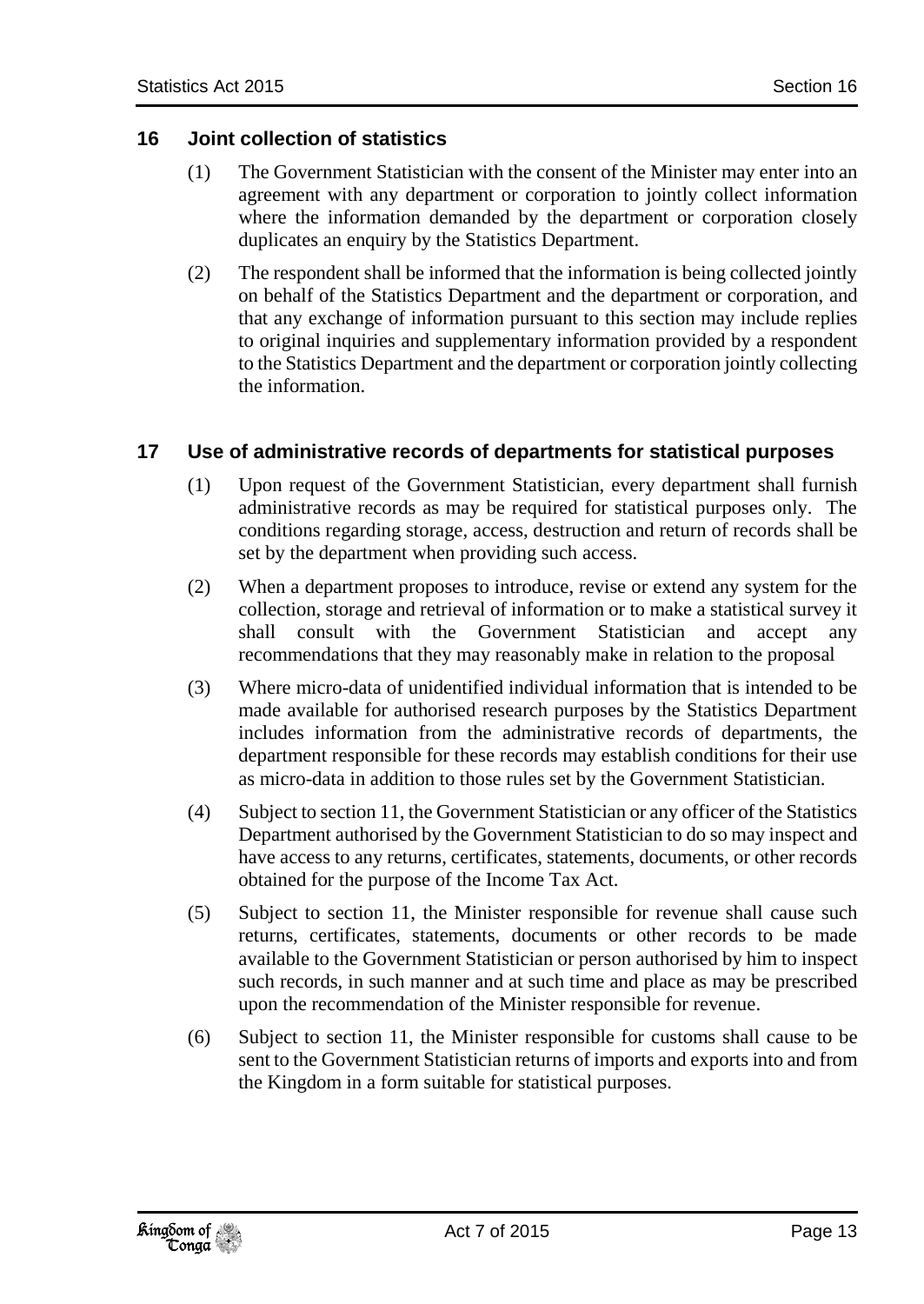# **PART VI – TEMPORARY EMPLOYEES**

#### <span id="page-13-1"></span><span id="page-13-0"></span>**18 Temporary employees**

- (1) The Government Statistician may employ, from time to time, in the manner prescribed by law, such commissioners, enumerators, agents or other persons as are necessary to collect for the Statistics Department such statistics and information for such periods as they deem necessary.
- (2) Where the Government Statistician uses the services of any employee of the public service in the exercise or performance of any duty, power or function of the Government Statistician under this Act, and any person whose services are so used shall, for, the purposes of this Act, be deemed to be a person employed under this Act.
- <span id="page-13-2"></span>(3) Any person employed under subsection (1) to perform special services for the Government Statistician pursuant to this Act, shall for the purposes of this Act be deemed to be persons employed under this Act while performing such services.

# **PART VII – ACCESS TO RECORDS**

#### <span id="page-13-3"></span>**19 Access to records**

- (1) A person having information or the custody or charge of any documents or records that are maintained in any department, corporation, business or organisation, from which information sought in respect of the objects of this Act can be obtained or that would aid in the completion or correction thereof, shall provide or grant access thereto for these purposes to a person authorised by the Government Statistician to obtain such information or such aid in the completion or correction of such information.
- <span id="page-13-4"></span>(2) Any agent in the Kingdom of a foreign principal shall provide the information required or produce evidence that he has been unable to obtain the information.

### **PART VIII – OFFENCES AND PENALTIES**

### <span id="page-13-5"></span>**20 Offences and Penalty**

(1) Every person who, after taking the oath, set out in section 10(1) who fails to fulfil this duty, or wilfully makes any false declaration, statement or return in the performance of his duties commits an offence and is liable on conviction to a fine not exceeding \$2,000 or to imprisonment for a term not exceeding 6 months or to both.